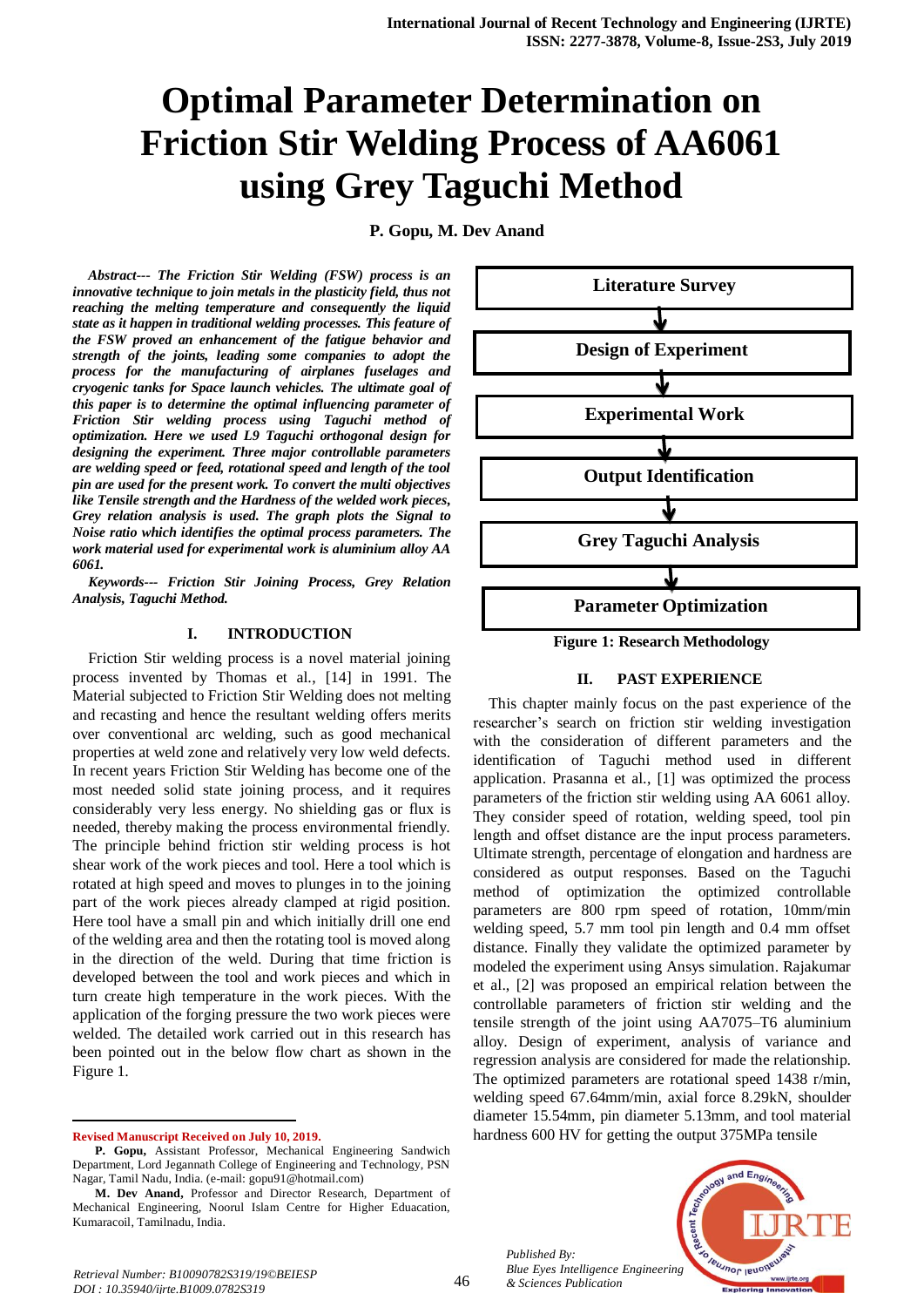strength. Jawdat et al., [3] was developed the empirical relationship for predicted the output parameter tensile strength of the friction stir welded work pieces. Response surface methodology is used to optimize the process parameters like Rotational speed, Feed, Tool shoulder diameter and Weld plate thickness. For designing the experiment central comp0osite design with four factors are used. Muhsin et al., [4] has been conducted the three dimensional nonlinear numerical simulation of friction stir welding using AA7020-T53 for studied the variations of transient temperature. And the results showed that the temperature is equally distributed with respect to welding line, increasing travel speed decreasing transient temperature distribution and increasing rotational speed increase temperature distribution. Shiva et al., [5] was investigated the friction welding process for Cu Zn28 Pb2 alloy using Taguchi method of optimization. The observed results shows that that the joint exhibits good tensile strength with increase in forging pressure and medium level of rotational speed. The optimized input process parameters are speed 1500 rpm, friction time 5 sec, friction pressure 10 bar and forging pressure 30 bar. Nourani et al., [6] was reviewed the different thermo mechanical modeling techniques like Computational Solid Mechanics (CSM) based, Computational Fluid Dynamics (CFD)-based and Multiphysics (CSM-CFD) models used in friction stir welding process in past studies. Babu et al., [7] was investigated the effect of process parameters of the friction stir spot welding using AA 2014. Purushotham et al., [8] was proposed the artificial neural network model to predict the responses of the friction stir welding process for the dissimilar materials AA 2014 and AA 6061. The processing parameters like tool rotational speed, welding speed and axial force has been optimized with the help of signal to noise ratio and ANOVA. Guo et al., [9] was made an experiment to find the process parameter effect of friction stir welding in dissimilar metals of AA6061 and AA7075. With the presence of smaller grains in AA7075 Al layers grain refinement has been formed in all three layers across the nugget zone. Micro hardness of both the alloys is decreased in the welded zones compared with base metals. The joints of AA6061 Al side is fractured at the heat affected zone by the time of tensile test were conducted. Also it was found that the tensile property of the work piece is high with highest speed of welding. Deepak et al., [10] was optimized the Friction Welding process parameters for Aluminium Alloy 6082 T6 and Austenitic Stainless steel 304. The effect of parameters friction pressure, forging pressure, friction time and forging time, over tensile strength is analyzed using Response surface methodology. The tensile property of the work pieces increased as friction time and forging pressures increased and on further increase, the strength decreased.

In many industrial fields and few research oriented works Taguchi technique has been widely used. Liao et al., [11] were used the Taguchi technique to identified the optimal variable settings in Wire cut Electrical Discharge Machining. Lin et al., [12] were utilized the method to identified an optimal machining variables of a hybrid process of Electrical Discharge Machining incorporating ball-burnish machining. The original Taguchi method was

developed to optimize only a single performance characteristic. The Grey relational analysis theory posited by Deng [13] has been effectively proved to resolve the intricate interrelationships among numerous performance characteristics of the Electrical Discharge Machining process.

At this point of view there is no other investigation satisfied the optimization of process parameters in Friction Stir Welding process. The ultimate aim of this research work is to carry an experimental work in aluminium 6061 alloy of Friction Stir Welding process. Three major controllable parameters were used to optimized are rotational speed; welding speed and tool pin length for the present work. Grey Taguchi optimization has been utilized to identify the optimal input parameters.

### **III. EXPERIMENTAL WORK**

For conducting the experimental work of friction stir welding AA 6061 material is used which is shown in the Figure 2. The friction stir welding experimental work has been carried out in the milling machine as shown in the below Figure 3. Here a small arrangement is made to hold the two work pieces without any slip during operation and a small variation is made in the milling tool by reduced the tool diameter in the tip of the tool and pin like structure is produced. Initially the two work pieces were hold in the bed of the milling machine by a special arrangement. Then setting the parameters of the process based on L9 orthogonal array of Taguchi design of experiment as tabulated in the below Table 1.



**Figure 2: AA 6061 Work Pieces Table 1: Controllable Parameters**

| SI.<br>No. | <b>Rotational</b><br><b>Speed</b><br>(rpm) | Welding<br><b>Speed</b><br>(mm/min) | <b>Tool Pin</b><br>Length<br>(mm) |  |  |  |
|------------|--------------------------------------------|-------------------------------------|-----------------------------------|--|--|--|
| 1.         | 710                                        | 14                                  | 2.7                               |  |  |  |
| 2.         | 1000                                       | 14                                  | 2.8                               |  |  |  |
| 3.         | 1400                                       | 14                                  | 2.9                               |  |  |  |
| 4.         | 710                                        | 28                                  | 2.8                               |  |  |  |
| 5.         | 1000                                       | 28                                  | 2.9                               |  |  |  |
| 6.         | 1400                                       | 28                                  | 2.7                               |  |  |  |
| 7.         | 710                                        | 40                                  | 2.9                               |  |  |  |
| 8.         | 1000                                       | 40                                  | 2.7                               |  |  |  |
| 9.         | 1400                                       | 40                                  | 2.8                               |  |  |  |



*Published By:*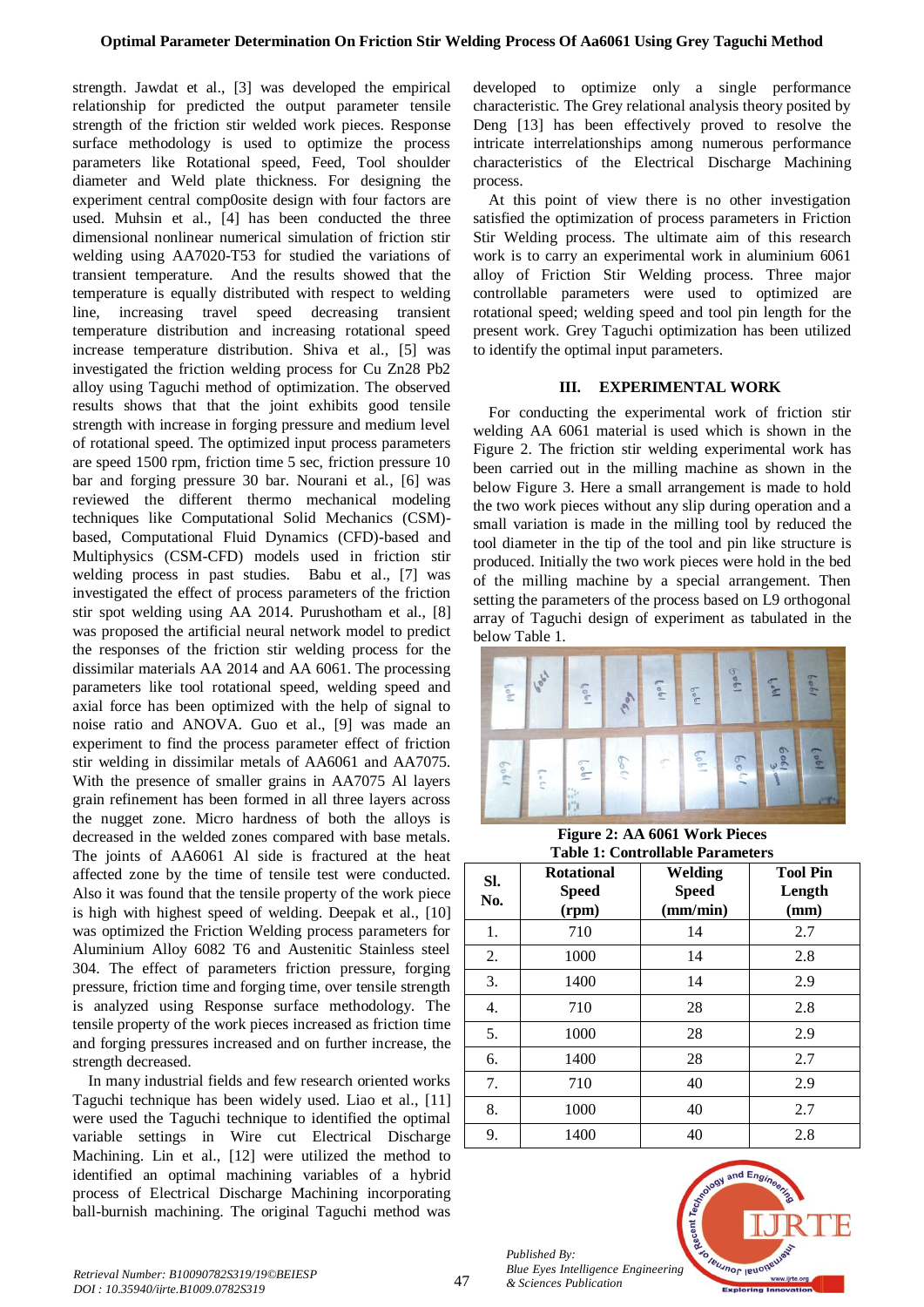

## **Figure 3: Operational Setup**

During the process the rotational tool pin which drilling the work pieces at one end, after that the rotating tool was moved over the joint area of the work pieces over another end. At that time a huge temperature is developed over the work pieces which in turn creates a plasticized flow around the pin and with the applied pressure of the rotational tool, the friction is developed and creating the forged weld over it. Based on this experimental procedure all the nine set of work pieces were welded and to identified its mechanical characteristics tensile strength and Rockwell hardness has been carried out. The process parameter and the corresponding output responses were tabulated in the below table 2.

**Table 2: process Parameter and the Corresponding Output Responses**

| SI.<br>N <sub>0</sub> | <b>Rotation</b><br>al Speed<br>(rpm) | Welding<br><b>Speed</b><br>$\text{nm/mi}$<br>$\mathbf{n}$ | <b>Tool</b><br>pin<br>lengt<br>h<br>(mm) | <b>Rockwel</b><br><b>Hardnes</b><br>S<br><b>RHN</b> | <b>Tensile</b><br><b>Strengt</b><br>h<br><b>MPa</b> |
|-----------------------|--------------------------------------|-----------------------------------------------------------|------------------------------------------|-----------------------------------------------------|-----------------------------------------------------|
| 1.                    | 710                                  | 14                                                        | 2.7                                      | 141                                                 | 122                                                 |
| 2.                    | 1000                                 | 14                                                        | 2.8                                      | 176                                                 | 143                                                 |
| 3.                    | 1400                                 | 14                                                        | 2.9                                      | 149                                                 | 115                                                 |
| 4.                    | 710                                  | 28                                                        | 2.8                                      | 153                                                 | 119                                                 |
| 5.                    | 1000                                 | 28                                                        | 2.9                                      | 173                                                 | 138                                                 |
| 6.                    | 1400                                 | 28                                                        | 2.7                                      | 192                                                 | 144                                                 |
| 7.                    | 710                                  | 40                                                        | 2.9                                      | 190                                                 | 145                                                 |
| 8.                    | 1000                                 | 40                                                        | 2.7                                      | 203                                                 | 158                                                 |
| 9.                    | 1400                                 | 40                                                        | 2.8                                      | 166                                                 | 82                                                  |

## **IV. GREY TAGUCHI ANALYSIS & RESULTS**

Taguchi's parametric design is an effectual technique for robust design. It provides an effortless and formal qualitative optimal design at a very little price. It has been widely used for the last few decades. The biggest merits of this approach are to save the experimental time as well as the prize by finding out the significant variables. However Taguchi method has a disadvantage of optimize only a single performance output variable. To overcome that

disadvantage, Grey relational analysis method was used to solve the intricate interrelationship among the numerous performance oriented characteristics. The steps used to carry out the grey relation analysis have been pointed out here.

(i) Initially the two output responses were normalized by using the formula.

 $Y_i = (X_i-Minimum of X_i) / (Maximum of X_i-Minimum)$ of  $X_i$ )

**Where** 

Yi is the normalized value

 $X_i$  is the output values

 $i = 1, 2, 3, \ldots n$ .

|  | <b>Table 3: Normalized Responses</b> |  |
|--|--------------------------------------|--|
|--|--------------------------------------|--|

| SI.<br>N<br>0. | <b>Rotatio</b><br>nal<br><b>Speed</b><br>(rpm) | Weldin<br>g Speed<br>(mm/mi)<br>$\mathbf{n}$ | <b>Tool</b><br>Pin<br>Leng<br>th<br>(mm) | <b>Normaliz</b><br>ed<br><b>Rockwell</b><br><b>Hardness</b><br><b>RHN</b> | <b>Normaliz</b><br>ed<br>Tensile<br><b>Strength</b><br><b>MPa</b> |
|----------------|------------------------------------------------|----------------------------------------------|------------------------------------------|---------------------------------------------------------------------------|-------------------------------------------------------------------|
| 1.             | 710                                            | 14                                           | 2.7                                      | 0                                                                         | 0.526                                                             |
| 2.             | 1000                                           | 14                                           | 2.8                                      | 0.565                                                                     | 0.803                                                             |
| 3.             | 1400                                           | 14                                           | 2.9                                      | 0.129                                                                     | 0.434                                                             |
| 4.             | 710                                            | 28                                           | 2.8                                      | 0.194                                                                     | 0.487                                                             |
| 5.             | 1000                                           | 28                                           | 2.9                                      | 0.516                                                                     | 0.737                                                             |
| 6.             | 1400                                           | 28                                           | 2.7                                      | 0.825                                                                     | 0.816                                                             |
| 7.             | 710                                            | 40                                           | 2.9                                      | 0.790                                                                     | 0.829                                                             |
| 8.             | 1000                                           | 40                                           | 2.7                                      | 1                                                                         | 1                                                                 |
| 9.             | 1400                                           | 40                                           | 2.8                                      | 0.403                                                                     | 0                                                                 |

(ii) Generating the grey relation coefficient for the normalized responses using the below formula.

 $C = (Minimum Y<sub>i</sub> + D Maximum) / (Y<sub>i</sub> + D Maximum)$ Where

C is the grey relation coefficient

D is the distinguishing coefficient ranges ( $0 \le D \le 1$ ) **Table 4: Grey Relation Coefficients for the Normalized** 

**Responses**

| rresponses             |                                      |                                                                 |                                          |                                                                                     |                                                                                 |  |
|------------------------|--------------------------------------|-----------------------------------------------------------------|------------------------------------------|-------------------------------------------------------------------------------------|---------------------------------------------------------------------------------|--|
| SI.<br>No<br>$\bullet$ | <b>Rotation</b><br>al Speed<br>(rpm) | Welding<br><b>Speed</b><br>$\text{m}/\text{mi}$<br>$\mathbf{n}$ | <b>Tool</b><br>Pin<br>Lengt<br>h<br>(mm) | Grey<br><b>Relation</b><br>Coefficien<br>ts<br>(Rockwell<br>Hardness)<br><b>RHN</b> | Grey<br><b>Relation</b><br>Coefficien<br>ts (Tensile<br>Strength)<br><b>MPa</b> |  |
| 1.                     | 710                                  | 14                                                              | 2.7                                      | 1                                                                                   | 0.487                                                                           |  |
| 2.                     | 1000                                 | 14                                                              | 2.8                                      | 0.470                                                                               | 0.384                                                                           |  |
| 3.                     | 1400                                 | 14                                                              | 2.9                                      | 0.795                                                                               | 0.535                                                                           |  |
| 4.                     | 710                                  | 28                                                              | 2.8                                      | 0.721                                                                               | 0.507                                                                           |  |
| 5.                     | 1000                                 | 28                                                              | 2.9                                      | 0.492                                                                               | 0.404                                                                           |  |
| 6.                     | 1400                                 | 28                                                              | 2.7                                      | 0.378                                                                               | 0.38                                                                            |  |
| 7.                     | 710                                  | 40                                                              | 2.9                                      | 0.387                                                                               | 0.376                                                                           |  |
| 8.                     | 1000                                 | 40                                                              | 2.7                                      | 0.333                                                                               | 0.333                                                                           |  |
| 9.                     | 1400                                 | 40                                                              | 2.8                                      | 0.553                                                                               | 1                                                                               |  |



*Published By:*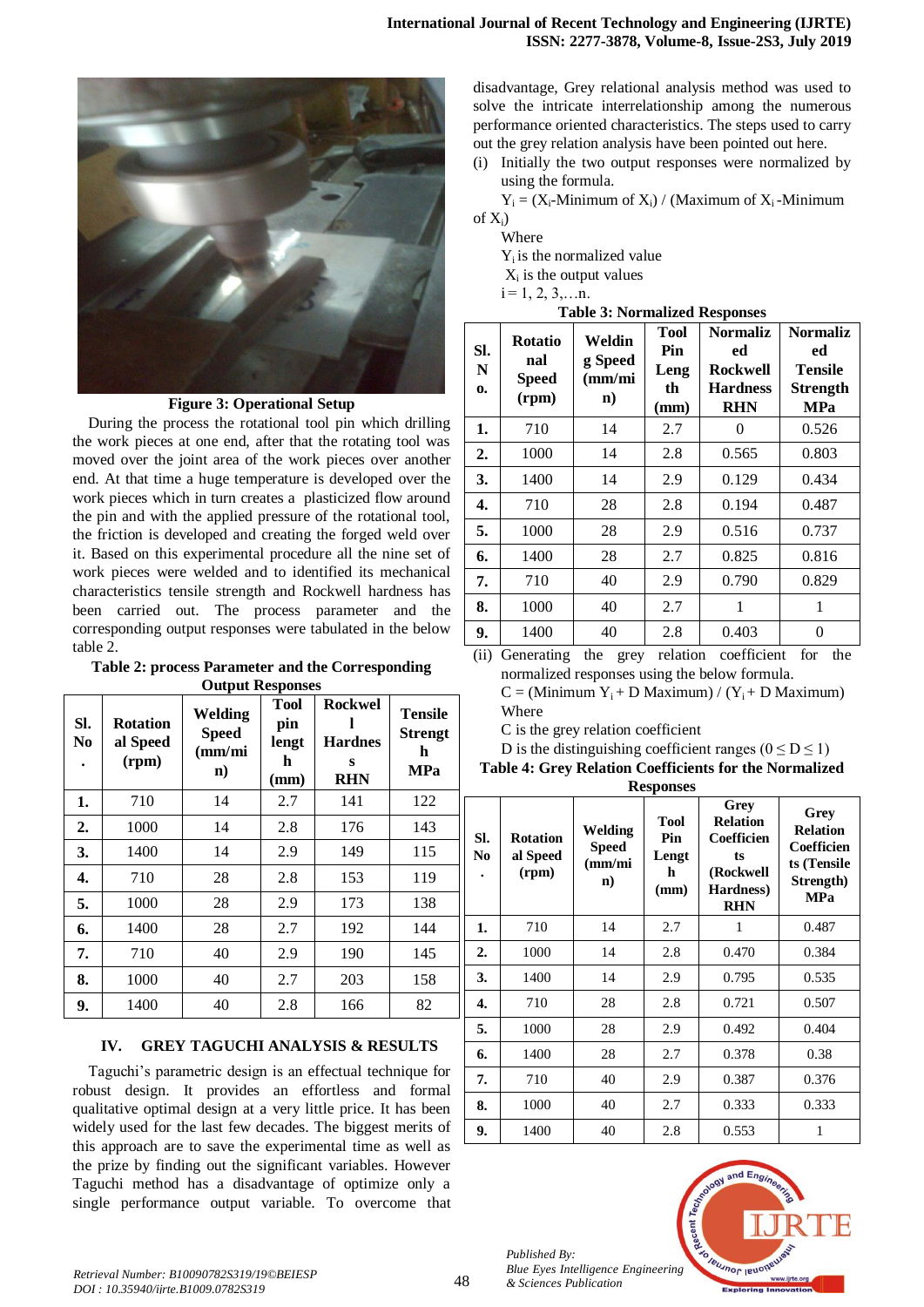(iii) Grey relation grade calculation has been done by averaging the grey relation coefficient.

| L'AVIC 9. VI CY INCIAUVII VI AUC |                                            |                                     |                                   |                                  |  |  |
|----------------------------------|--------------------------------------------|-------------------------------------|-----------------------------------|----------------------------------|--|--|
| SI.<br>No.                       | <b>Rotational</b><br><b>Speed</b><br>(rpm) | Welding<br><b>Speed</b><br>(mm/min) | <b>Tool Pin</b><br>Length<br>(mm) | Grey<br><b>Relation</b><br>Grade |  |  |
| 1.                               | 710                                        | 14                                  | 2.7                               | 0.743                            |  |  |
| 2.                               | 1000                                       | 14                                  | 2.8                               | 0.427                            |  |  |
| 3.                               | 1400                                       | 14                                  | 2.9                               | 0.665                            |  |  |
| 4.                               | 710                                        | 28                                  | 2.8                               | 0.614                            |  |  |
| 5.                               | 1000                                       | 28                                  | 2.9                               | 0.448                            |  |  |
| 6.                               | 1400                                       | 28                                  | 2.7                               | 0.379                            |  |  |
| 7.                               | 710                                        | 40                                  | 2.9                               | 0.382                            |  |  |
| 8.                               | 1000                                       | 40                                  | 2.7                               | 0.333                            |  |  |
| 9.                               | 1400                                       | 40                                  | 2.8                               | 0.777                            |  |  |

**Table 5: Grey Relation Grade**

By using the above grade the process has been optimized in Taguchi method. The Signal to Noise ratio used in this work is larger is better as shown in the below figure 4. From the Main Effect plot for SN ratio of figure 5 the optimized input process parameters are rotational speed 1400 rpm, welding speed 14 mm/min and the tool pin length 2.8 mm.



**Figure 5: Main Effect Plot for SN Ratio**

# **V. CONCLUSION**

The friction stir welding of AA 6061 was carried out successfully in the milling machine. The characterization of the friction stir welded joints was determined through tensile strength and the hardness. In case of optimization point of view the two responses were converted in to the single response and the Taguchi based optimization was done and the optimized input parameters are rotational speed 1400 rpm, welding speed 14 mm/min and the tool pin length 2.8 mm.

# **REFERENCES**

- 1. P. Prasanna, Ch. Penchalayya, D. Anandamohana Rao, Optimization and Validation of Process Parameters in Friction Stir Welding on AA 6061 Aluminum Alloy Using Grey Relational Analysis, International Journal of Engineering Research and Applications, Volume 3, Issue 1, 2013, pp.1471-1481.
- 2. S Rajakumar, C Muralidharan, and V Balasubramanian, Optimization of the Friction-Stir-Welding Process and Tool Parameters to Attain a Maximum Tensile Strength of AA7075–T6 Aluminium Alloy, Journal of Engineering Manufacture, 2010, pp. 224: 1175.
- Jawdat A. Al-Jarrah, Optimization of Friction Stir Welding Parameters for Joining Aluminum Alloys Using RSM, Advanced Theoretical Applied Mechanics, Volume 6, 2013, Number 1, pp. 13 – 26.
- 4. Muhsin J. J, Moneer H. Tolephih and Muhammed A. M, Effect of Friction Stir Welding Parameters (Rotation and Transverse) Speed on the Transient Temperature Distribution in Friction Stir Welding of AA 7020-T53, ARPN Journal of Engineering and Applied Sciences, Volume 7, Number 4, 2012, ISSN 1819-6608.
- 5. P. Shiva Shankar, L. Suresh Kumar, N. Ravinder Reddy, Experimental investigation and Statically Analysis of the friction Welding Parameters for the Copper Alloy – CU Zn28 Using Taguchi Method, International Journal of Research in Engineering and Technology. Volume 02, 2013, ISSN: 2319-1163.
- 6. M. Nourani, A. S. Milani, S. Yannacopoulos, On the Effect of Different Material Constitutive Equations in Modeling Friction Stir Welding: A Review and Comparative Study on Aluminum 6061, International Journal of Advances in Engineering and Technology, 2014, ISSN: 22311963.
- 7. S. Babu, V.S. Sankar, G.D. Janaki Ram, P.V. Venkitakrishnan, G. Madhusudhan Reddy, K. Prasad Rao, Microstructures and Mechanical Properties of Friction Stir Spot Welded Aluminum Alloy AA2014, Journal of Materials Engineering and Performance, Volume 22, Number 1 January 2013, pp. 71.
- 8. P. Purushotham, P. Hema, Effect of Friction Stir Welding on Mechanical Properties of Dissimilar Aluminium Aa6061 and Aa2014 Alloy Joints. International Journal of Engineering Sciences & Research Technology, Volume 3, Number 4, April, 2014.
- 9. J.F. Guo, H.C. Chen, C.N. Sun, G. Bi, Z. Sun, J. Wei, Friction Stir Welding of Dissimilar Materials between AA6061 and AA7075 Al Alloys Effects of Process Parameters, Elsevier, Materials and Design, Volume 56, 2014, pp. 185–192.



*Published By:*